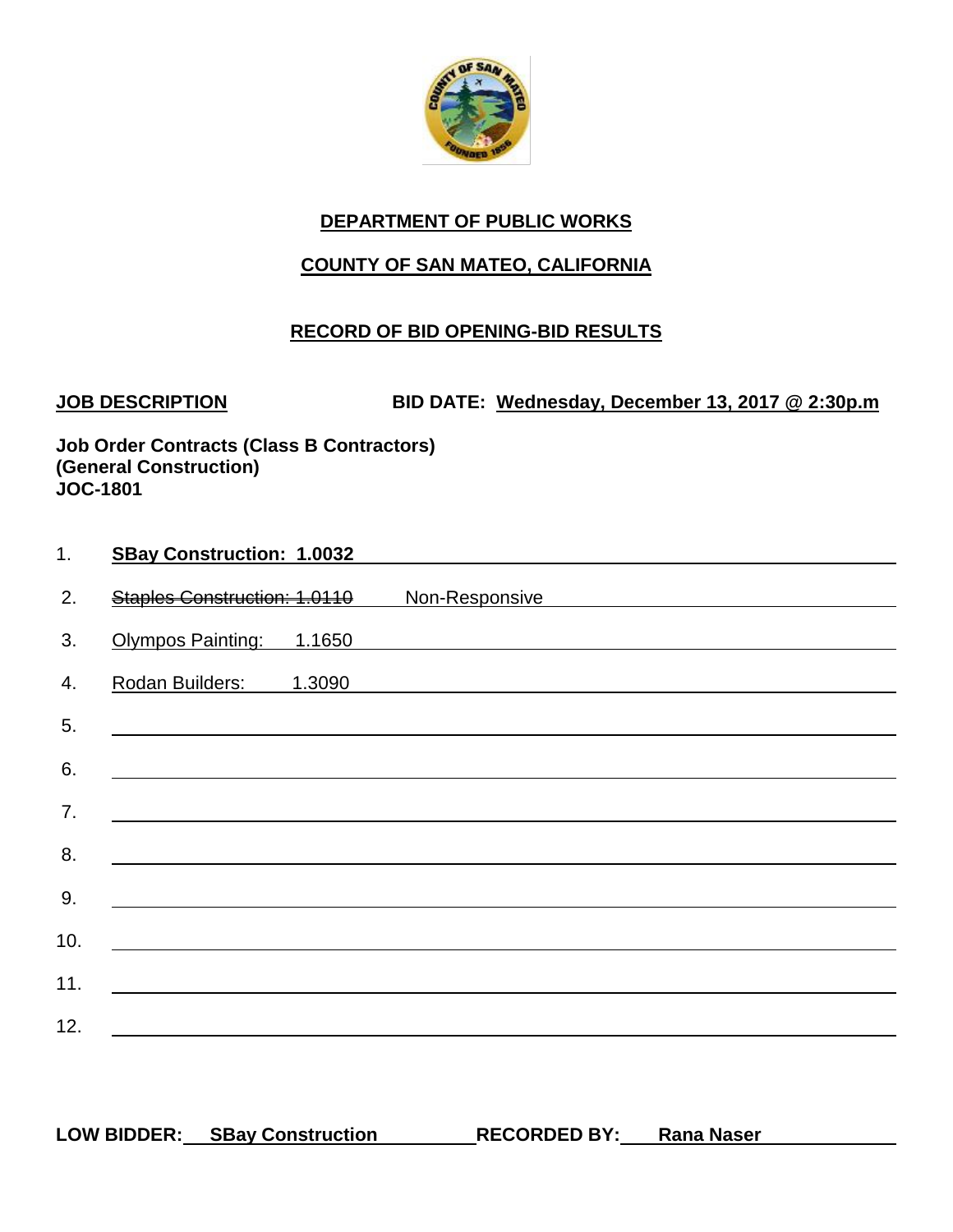

### **COUNTY OF SAN MATEO, CALIFORNIA**

### **RECORD OF BID OPENING-BID RESULTS**

**JOB DESCRIPTION BID DATE: Wednesday, December 13, 2017 @ 2:30p.m**

| 1.  | SBay Construction: 1.0032       |        | JOC-1801       |
|-----|---------------------------------|--------|----------------|
| 2.  | Staples Construction: 1.0110    |        | Non-Responsive |
| 3.  | <b>Olympos Painting: 1.1650</b> |        |                |
| 4.  | Rodan Builders:                 | 1.3090 |                |
| 5.  |                                 |        |                |
| 6.  |                                 |        |                |
| 7.  |                                 |        |                |
|     |                                 |        |                |
| 8.  |                                 |        |                |
| 9.  |                                 |        |                |
| 10. |                                 |        |                |
| 11. |                                 |        |                |
| 12. |                                 |        |                |
|     |                                 |        |                |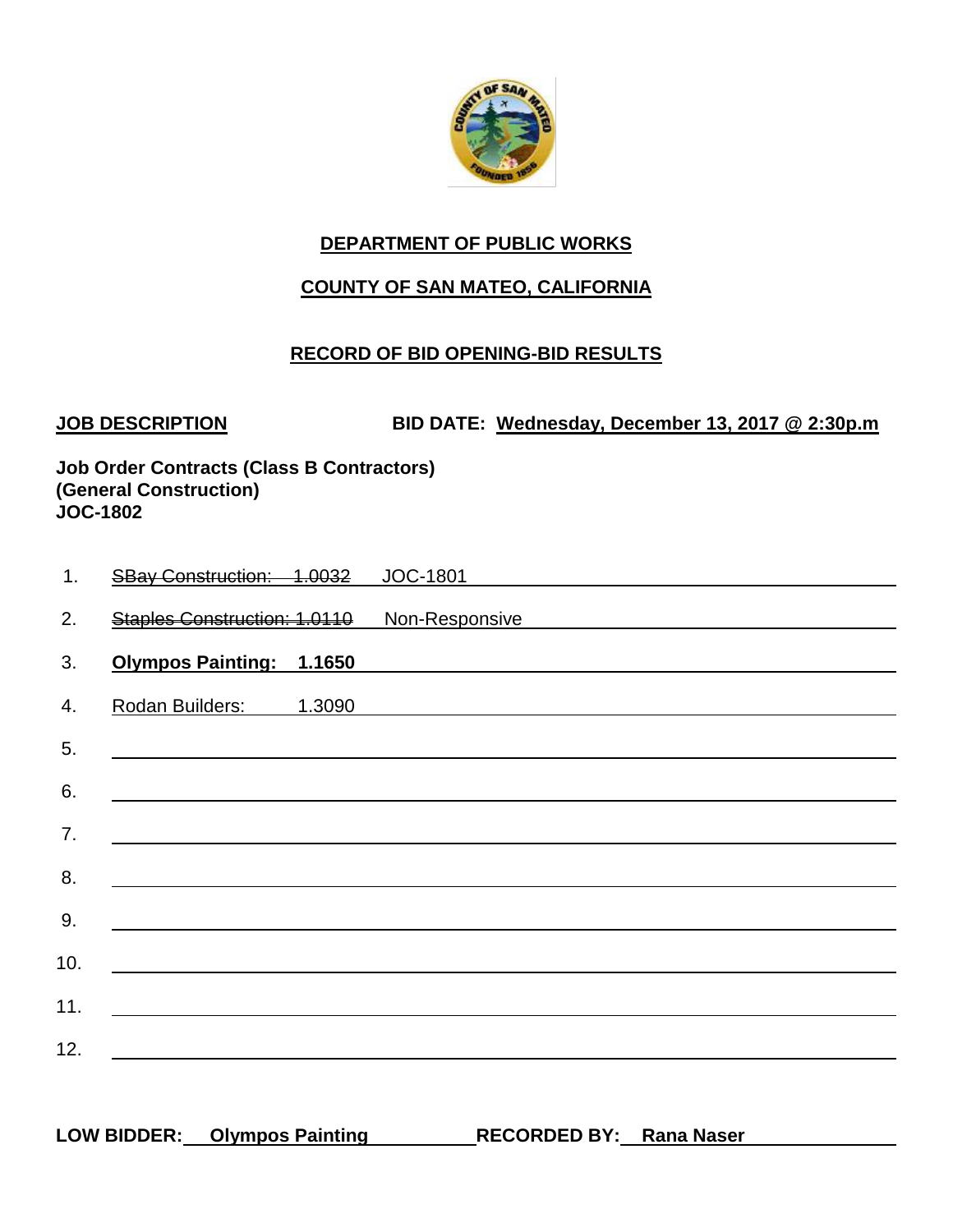

### **COUNTY OF SAN MATEO, CALIFORNIA**

#### **RECORD OF BID OPENING-BID RESULTS**

**JOB DESCRIPTION BID DATE: Wednesday, December 13, 2017 @ 2:30p.m**

**Job Order Contracts (Class B Contractors) (General Construction) JOC-1803**

| 1.  | <b>SBay Construction: 1.0032</b> |        | <b>JOC-1801</b> |
|-----|----------------------------------|--------|-----------------|
| 2.  | Staples Construction: 1.0110     |        | Non-Responsive  |
| 3.  | Olympos Painting: 1.1650         |        | <b>JOC-1802</b> |
| 4.  | <b>Rodan Builders:</b>           | 1.3090 |                 |
| 5.  |                                  |        |                 |
| 6.  |                                  |        |                 |
| 7.  |                                  |        |                 |
| 8.  |                                  |        |                 |
| 9.  |                                  |        |                 |
| 10. |                                  |        |                 |
| 11. |                                  |        |                 |
| 12. |                                  |        |                 |
|     |                                  |        |                 |

**LOW BIDDER: Rodan Builders RECORDED BY: Rana Naser**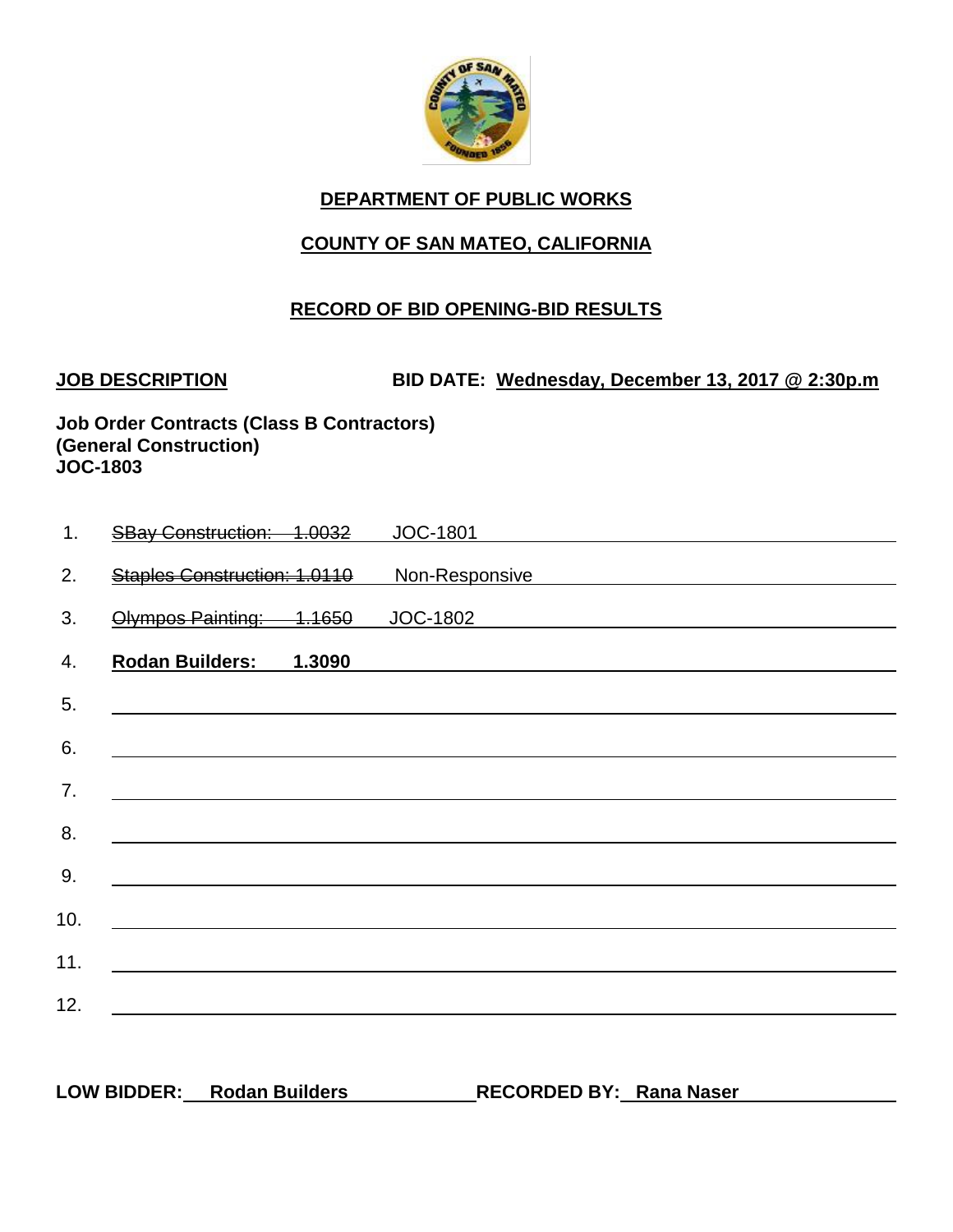

### **COUNTY OF SAN MATEO, CALIFORNIA**

#### **RECORD OF BID OPENING-BID RESULTS**

**JOB DESCRIPTION BID DATE: Wednesday, December 13, 2017 @ 2:30p.m**

| 1.  | <b>SBay Construction: 1.0032</b> |        | <b>JOC-1801</b> |
|-----|----------------------------------|--------|-----------------|
| 2.  | Staples Construction: 1.0110     |        | Non-Responsive  |
| 3.  | Olympos Painting:                | 1.1650 | <b>JOC-1802</b> |
| 4.  | <b>Rodan Builders:</b>           | 1.3090 | JOC-1803        |
| 5.  |                                  |        |                 |
| 6.  |                                  |        |                 |
| 7.  |                                  |        |                 |
| 8.  |                                  |        |                 |
| 9.  |                                  |        |                 |
| 10. |                                  |        |                 |
| 11. |                                  |        |                 |
| 12. |                                  |        |                 |
|     |                                  |        |                 |